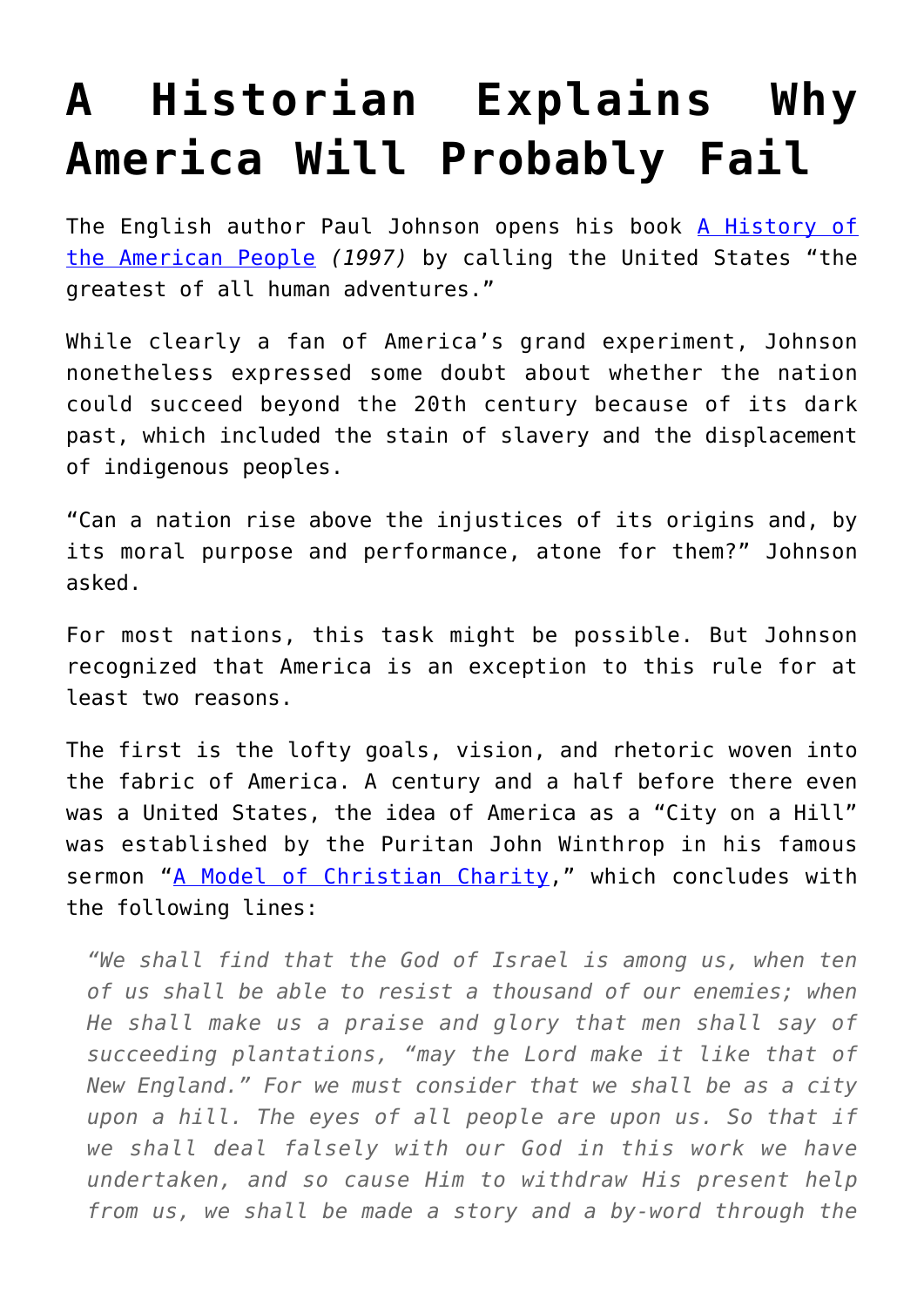*world."*

America was not just another nation. It was a spiritual endeavor, a new Jerusalem where God's will would be done on Earth; it would be a land that would serve as a beacon for all humankind.

These ideals might seem, depending on one's perspective, maudlin, brazen or foolhardy; but we should not forget that American history is steeped in this rhetoric. Lincoln's Gettysburg Address, Kennedy's address to the Commonwealth of Massachusetts, Reagan's farewell speech—these are just a few examples illustrating the idea that America is transcendent. The idea might be presumptuous, but it is nonetheless engrained in the American psyche and conscience.

Such ideals prompt an important question, however.

"Have [Americans] made good their audacious claims?" Johnson asks. "Have they indeed proved exemplars of humanity?

It would be difficult for any people or nation to answer this question in the affirmative. But America's task is made more difficult by a second problem. America was conceived in the full light of history, Johnson notes, and this presents unique challenges.

*"All nations are born in war, conquest, and crime, usually concealed by the obscurity of a distant past. The United States, from its earliest colonial times, won its title-deeds in the full blaze of recorded history, and the stains on them are there for all to see and censure: the dispossession of an indigenous people, and the securing of self-sufficiency through the sweat and pain of an enslaved race."*

It bears asking if the lofty idea of America as an altruistic "City on a Hill" could ever mesh with the messy business of realpolitik, self-interest, and national interest that propels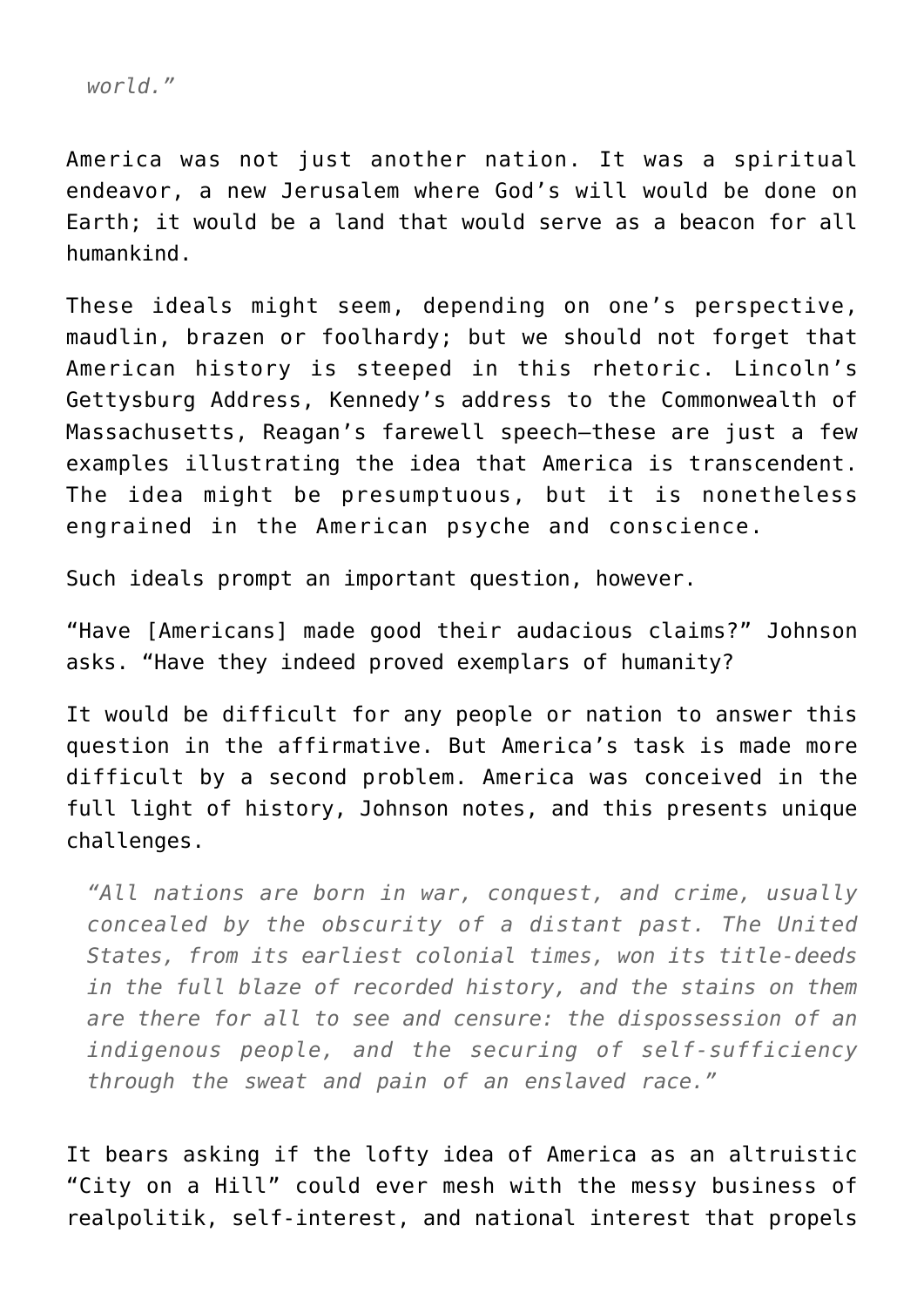nation-states. But this is particularly difficult since America's sins were done in the full light of history.

The injustices of slavery could not and cannot be hidden. They loom large not just in our documentaries and histories, but in our popular culture—films, music, novels, politics, and sports. Guilt over crimes of the past now pervade the American psyche, much like the idea of America as a "City on a Hill" once did.

The irony is that the judgment against America seems to be reaching a crescendo at a time when America's most radical ideal—"that all men are created equal, that they are endowed by their Creator with certain unalienable Rights, that among these are Life, Liberty and the Pursuit of Happiness"—has never been closer to being realized.

Slavery was destroyed—at the blood price of 620,000 Americans who perished. Jim Crow was defeated after years of court actions, challenges, protests, and sit-ins. A child born in Hawaii to a black father and white mother of humble means was twice elected to America's highest office by wide margins.

This is not to say that racism is dead; it still exists in the hearts of people. But it has seemingly been purged from America's institutions. Racial grievances today tend to be about equity, not equality—an idea that runs counter to America's grand experiment.

But, to come full circle to Johnson's original question, can America atone for its original sin in the eyes of the world?

The answer, based on the state of current political discourse, appears to be *no*. America's ideals might have been pure from the beginning, but its failure to see these ideas equally applied to all people left them exposed to the most damning of all charges: hypocrisy.

This inability to atone should not surprise us. There is